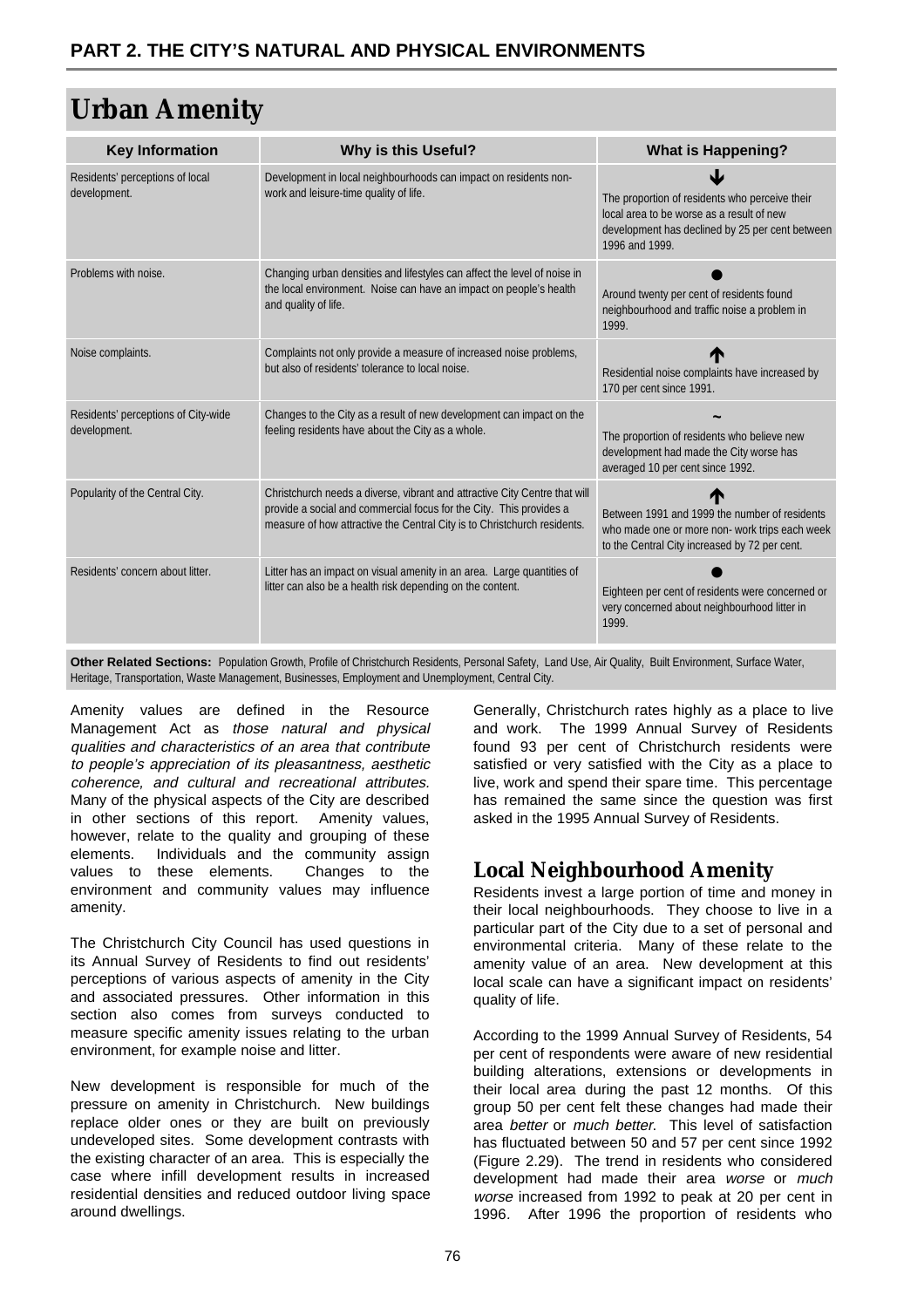

Source: Christchurch City Council.

disapproved of developments slowly decreased to 15 per cent in 1999.

Twenty two per cent of residents who were aware of local development felt there were examples of activity in their area which should not have been allowed. Most of these related to infill development, particularly the physical effects of increasing density such as small section sizes, building heights and the loss of gardens and trees. There were also a number of criticisms regarding design issues and the changing character of some streets and neighbourhoods.

In September and October 1999 the City Council carried out a survey of residents living in townhouses built since the notification of the City Plan in 1995<sup>40</sup>. Preliminary results show that 95 per cent of residents living in recently-built townhouses were satisfied with this form of dwelling, and 83 per cent of respondents were satisfied with the outdoor area. The most popular reasons for choosing to live in townhouses relate to the ease of living in a modern house on a low maintenance section. However, the survey also found a number of common concerns such as small sections, a lack of privacy, shared driveways and noise.

#### **Noise**

Increasing population, higher density living in many residential areas, changing lifestyles and new technology all influence the level of noise within the City. Controlling noise is an important aspect of environmental management in the urban area because of the major impact noise can have on public health and well-being. High levels of noise over prolonged periods can damage hearing, while low levels of environmental noise affect well-being by interfering with activities such as sleep and communication. Noise control is the responsibility of the City Council. As part of its function the Council receives and investigates noise pollution complaints.

As Figure 2.30 shows, residential complaints make up the largest number of noise complaints. In 1999

### **CHRISTCHURCH CITY UPDATE 2000**





residential complaints accounted for 90 per cent of all complaints, compared with 75 per cent in 1991. Throughout the 1990s commercial complaints averaged 960 per year. Although there was an increasing trend between 1992 and 1997, these complaints reduced to around 900 in 1998 and 1999. After 1993 residential complaints increased at a constant rate of around 850 new complaints each year. Between 1991 and 1999, the number of residential complaints increased by 170 per cent.

Music and music-related activities continue to be the major source of annoyance in both residential and commercial premises. In 1999 this source accounted for 72 per cent (5,957) of residential noise complaints and 50 per cent of industrial/commercial noise complaints (492). Music-related activities dominated complaints but seizures of musical equipment occurred in less than 1 per cent of cases in the 1999 year. A total of 65 seizures were carried out where amicable compliance could not be achieved.

Although the number of recorded noise complaints has increased, most residents do not find noise from neighbours, industry/commerce or traffic a problem, according to the Annual Survey of Residents. Figure 2.31 shows that the proportion of residents who experienced problems with various types of noise remained relatively low between 1994 and 1999. Just



Source: Christchurch City Council.

[<sup>40</sup> Christchurch City Council, Townhouse Survey 1999.](http://www.ccc.govt.nz/reports/2000/townhousesurvey/)  http://www.ccc.govt.nz/reports/2000/townhousesurvey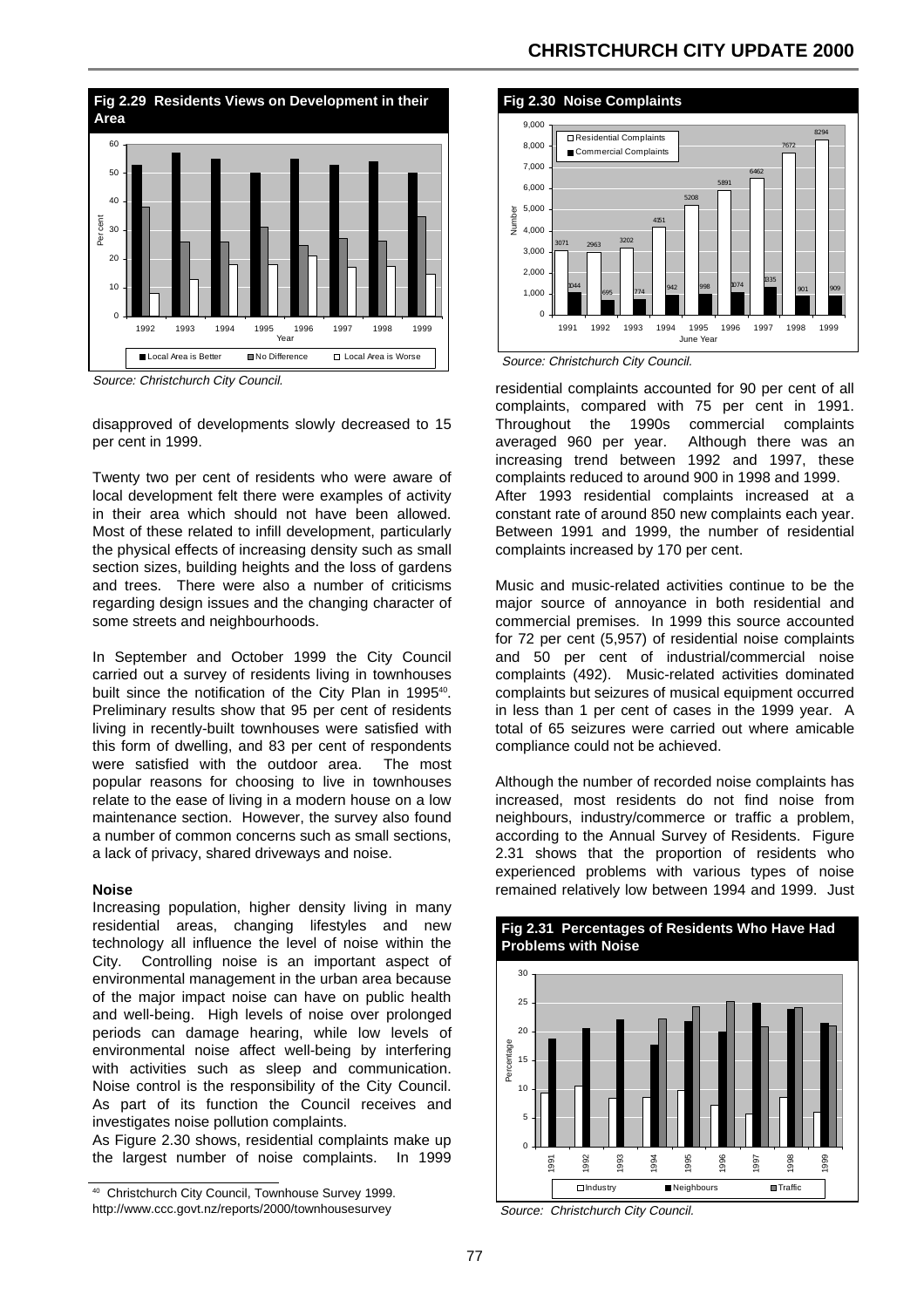

Source: Christchurch City Council.

over 20 per cent of residents had a problem with either neighbourhood or traffic noise.

The percentage of residents experiencing problems with industrial and commercial noise has been slowly decreasing since 1991. However, the trends for traffic and neighbourhood noise showed an apparent increase to 1996 and 1997 respectively, before starting to decrease again.

# **City-Wide Amenity**

The Annual Survey of Residents asked citizens about the impact new development had on the wider City. Most respondents (56 per cent) thought that new developments during the 12 months to April 1999 had made Christchurch a better or much better place to live. Only 10 per cent believed new developments had made living in the City worse or much worse.

Figure 2.32 shows that the level of approval has been declining since a peak in 1995. However, this has been offset by an increase in those who believe that new development has made no difference to the City. The proportion of residents who disapproved of Citywide development remained around 10 per cent between 1992 and 1999. Of the 10 per cent of residents who believed in 1999 that the City looked worse as a result of new developments, many were concerned with the demolition of historic buildings, and the impact this had had on the character of the City. Cathedral Square was a concern for many residents. However, at the time of the survey the Square was still being redeveloped.

#### **Location of Shops**

Respondents were asked in the Annual Survey of Residents whether there had been any improvement in the location of shops during the year to April 1999. Most believed the location of shops were more or much more convenient (40 per cent) or that it was unchanged (54 per cent). Only 6 per cent indicated that shops had become less convenient.

Respondents who believed that shops were more convenient cited the improvement or upgrading of

shopping malls, the handy location of shops, the number of shops and malls and access to parking as the main reasons.

#### **Litter**

The Keep Christchurch Beautiful campaign counts litter at 111 sites throughout the City. This has normally been carried out twice yearly, in the summer and the winter. Between December 1990 (when counting began) and July 1997, the total amount of litter recorded decreased by 66 per cent. Unfortunately recent staff changes since July 1997, has resulted in information that cannot be compared with these earlier surveys. Figure 2.33 shows the breakdown of litter by type from the January 2000 survey. Seventy three per cent of the litter counted was paper and cardboard, with plastic contributing 15 per cent of the total. Glass and cans each contributed only 1 per cent of the total.

The Annual Survey of Residents asks whether litter in neighbourhood streets has been a concern to residents during the previous 12 months. The 1999 results show 55 per cent of respondents were not at all concerned or stated there is no problem; 27 per cent were a little concerned; while 18 per cent were concerned or very concerned about neighbourhood litter. These proportions have not changed significantly since this question was first asked in 1994.

#### **Amenity of Rivers and Streams**

In 1999 the Annual Survey of Residents asked whether residents had noticed any problems of flooding, rubbish, bad smells, pests, or dangers to children near streams, rivers or open waterways during the previous 12 months. Of the respondents who had been near the City's waterways, 45 per cent had not noticed any problems. Figure 2.34 shows the proportion of problems observed in waterways in the 12 months to April 1999. Of these, rubbish accounted for 51 per cent of the total sightings. Overall, observations of each problem have not changed significantly over recent years, but rubbish in or near waterways has remained comparatively high<sup>41</sup>.



Source: Keep Christchurch Beautiful.